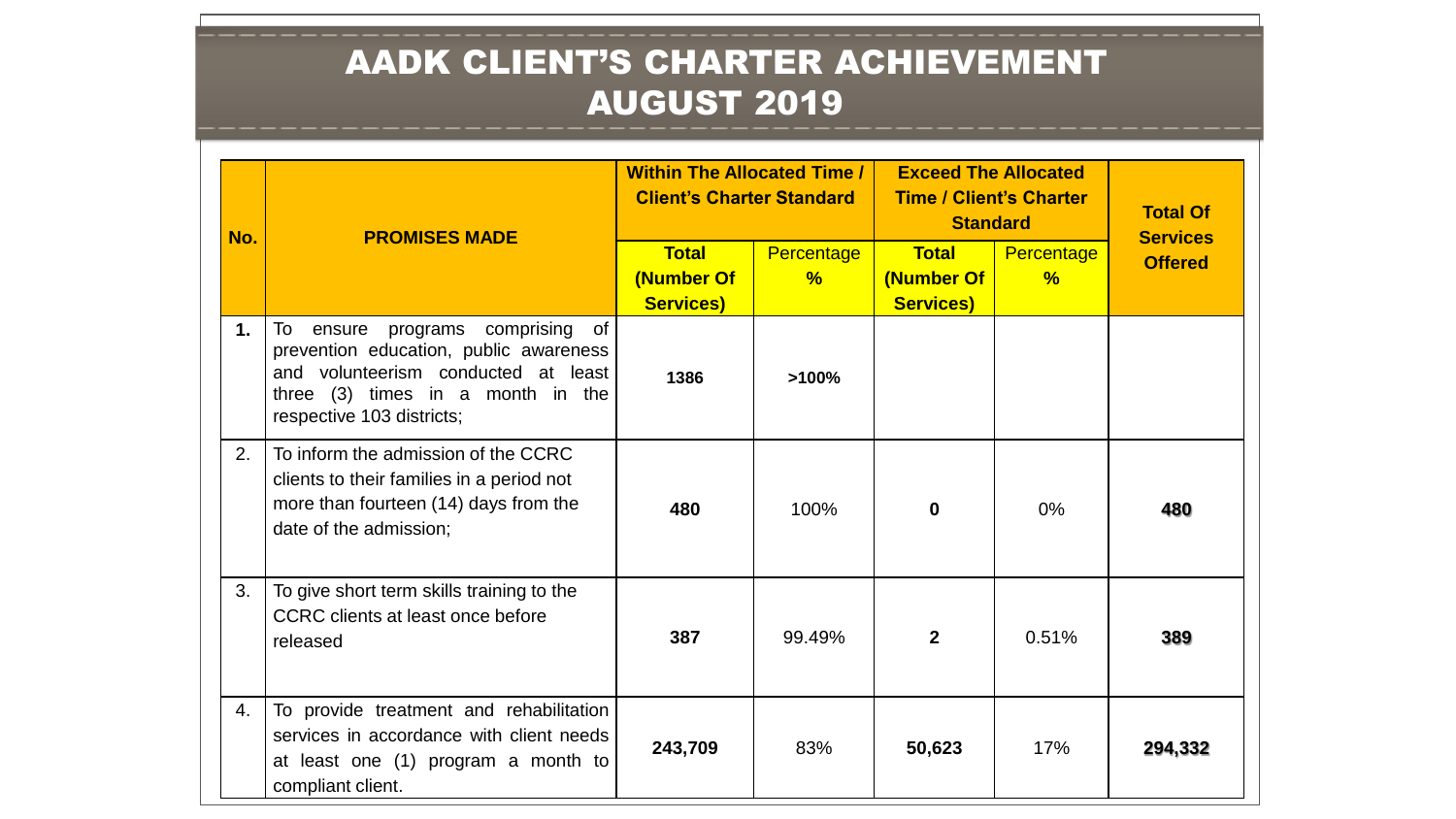| No. | <b>PROMISES MADE</b>                                                                                                                                                                               | <b>Within The Allocated</b><br><b>Time / Client's Charter</b><br><b>Standard</b> |               | <b>Exceed The Allocated</b><br><b>Time / Client's Charter</b><br><b>Standard</b> |               | <b>Total Of</b><br><b>Services</b> |
|-----|----------------------------------------------------------------------------------------------------------------------------------------------------------------------------------------------------|----------------------------------------------------------------------------------|---------------|----------------------------------------------------------------------------------|---------------|------------------------------------|
|     |                                                                                                                                                                                                    | <b>Total</b>                                                                     | Percentage    | <b>Total</b>                                                                     | Percentage    | <b>Offered</b>                     |
|     |                                                                                                                                                                                                    | (Number Of<br><b>Services)</b>                                                   | $\frac{9}{6}$ | (Number Of<br><b>Services)</b>                                                   | $\frac{9}{6}$ |                                    |
| 5.  | Provide feedbacks of complaints regarding drug<br>addictions to the complainant within three (3)<br>working days from the date the complaint was<br>received;                                      | 701                                                                              | 84            | 136                                                                              | 16            | 837                                |
| 6.  | Provide the result of the application of People<br>Under Surveillance to leave the residential area<br>permanently within fourteen (14) working days<br>from the date the application was received | 109                                                                              | 100           |                                                                                  |               | 109                                |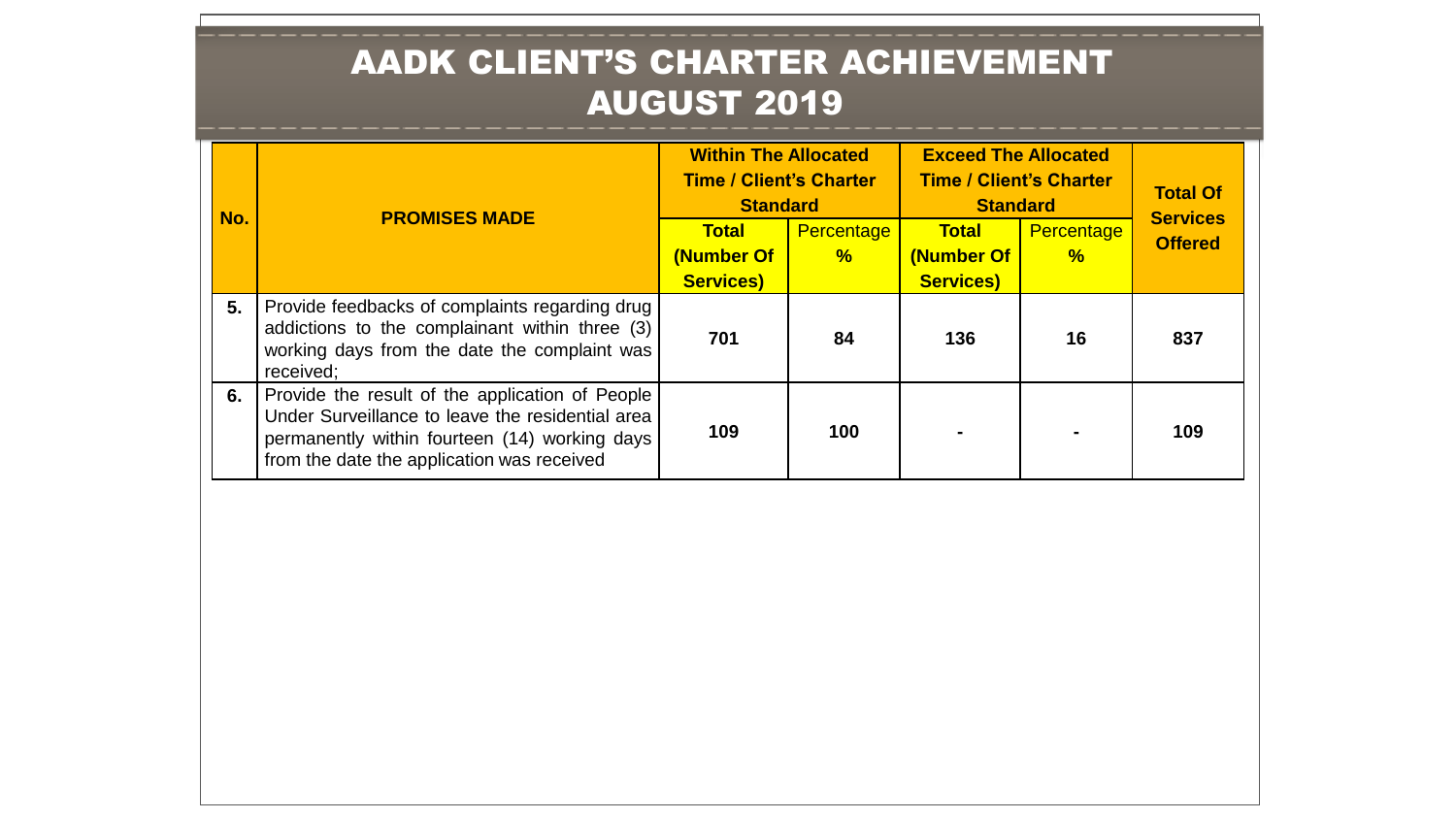| No. | <b>PROMISES MADE</b>                                                                                                                                                                                                           | <b>Within The Allocated Time</b><br>/ Client's Charter Standard |                        | <b>Exceed The Allocated</b><br><b>Time / Client's Charter</b><br><b>Standard</b> |                        | <b>Total Of</b><br><b>Services</b> |
|-----|--------------------------------------------------------------------------------------------------------------------------------------------------------------------------------------------------------------------------------|-----------------------------------------------------------------|------------------------|----------------------------------------------------------------------------------|------------------------|------------------------------------|
|     |                                                                                                                                                                                                                                | <b>Total</b><br>(Number Of<br><b>Services)</b>                  | <b>Percentage</b><br>% | <b>Total</b><br>(Number Of<br><b>Services)</b>                                   | <b>Percentage</b><br>% | <b>Offered</b>                     |
| 7.  | To provide brief and talking points for the<br>purpose of international affairs within three (3)<br>working days from the date of application.                                                                                 | $\mathbf{2}$                                                    | 100                    |                                                                                  |                        |                                    |
| 8.  | To disseminate information<br>and distribute<br>letters<br>regarding meetings<br>invitation<br>or<br>international programmes to third parties within<br>five (5) working days after the information or<br>letter is received. | 3                                                               | 100                    |                                                                                  |                        |                                    |
| 9.  | To distribute summary reports as well as<br>documents issued by regional and international<br>bodies to NADA officers and other agencies<br>within two (2) weeks after receipt of documents<br>for further actions.            |                                                                 |                        |                                                                                  |                        |                                    |